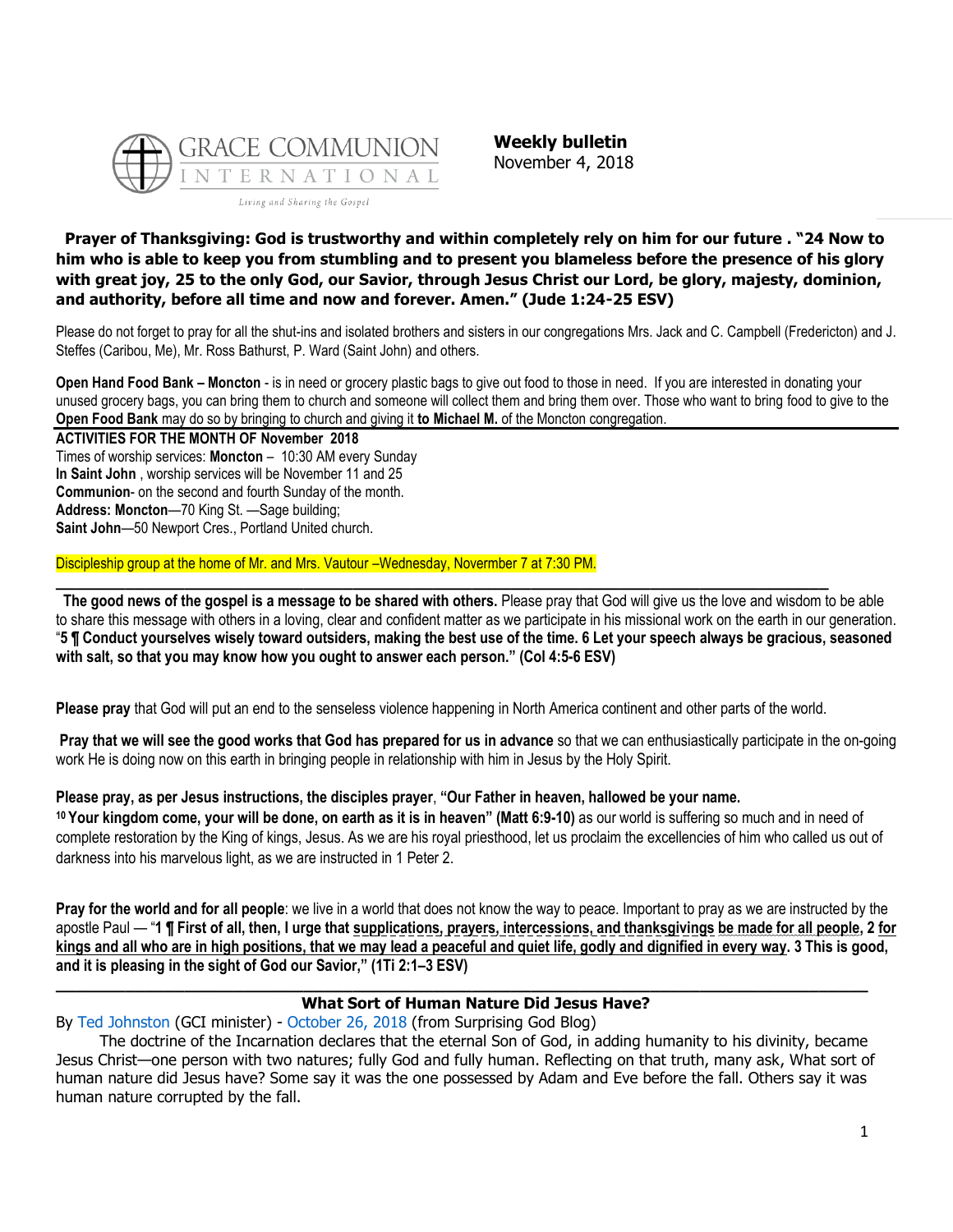Though GCI does not consider this issue to be a core doctrine, it does (in alignment with historically orthodox Christian doctrine) teach that our salvation as humans is directly and fundamentally related to Jesus being human on our behalf in every respect. By uniting human nature with his perfect and perfecting divine nature, the Son of God brought to humanity the regeneration and healing we so desperately need yet are unable to achieve for ourselves. This means that Jesus not only took upon himself our sinful external condition but also our human nature, corrupted by the fall. This understanding clarifies the doctrine of the Incarnation and points to the profound depths of Christ's atoning work on our behalf.

Mind, <http://thesurprisinggodblog.gci.org/2016/08/was-jesus-human-nature-like-ours.html> .]



A notable theologian of the early church in the East who taught that the Son of God assumed corrupt human nature was Gregory Nazianzen (AD 329-390), one of the Cappadocian Fathers. In his First Letter to Cledonius, Gregory wrote this:

If anyone has put his trust in Christ as a Man without a human mind, he himself is really bereft of mind, and quite unworthy of salvation. **For that which he has not assumed he has not healed**; but that which is united to his Godhead is also saved. If only half of Adam fell, then that which Christ assumes and saves may be half also; but if the whole of his nature fell, it must be united to the whole nature of him who was begotten, and so be saved as a whole. (quoted by Thomas F. Torrance in [The Christian Frame of Mind,](https://www.amazon.com/Christian-Frame-Mind-Openness-Theology/dp/149822587X/ref=sr_1_1?ie=UTF8&qid=1540603382&sr=8-1&keywords=The+Christian+Frame+of+Mind) p. 9, emphasis added) [Note: for an earlier Surprising God series exploring the book, The Christian Frame of

Gregory



Gregory's assertion that the unassumed is the unredeemed had been put forward earlier by Irenaeus (died ca. AD 202). From early on (particularly in the East) the church taught that in the Incarnation...the holy Son of God assumed from the Virgin Mary our fallen human nature, with all its weaknesses, sin and guilt, yet in such a way that instead of sinning himself he brought the judgment of God to bear upon us in the depths of our human nature, redeeming, healing and sanctifying at the same time what he took from us, through his atoning birth, life, death and resurrection. (The Christian Frame of Mind, p. 9)





Thomas F. Torrance is one of several trinitarian theologians in our day who, following Irenaeus, Gregory, Athanasius and other theologians of the ancient eastern church, teach that the Son of God assumed corrupt human nature—what the apostle Paul calls our flesh:

For God has done what the law, weakened by the flesh, could not do: by sending his own Son in the likeness of sinful flesh, and to deal with sin, he condemned sin in the flesh, so that the just requirement of the law might be fulfilled in us, who walk not according to the flesh but according to the Spirit. [\(Rom.](https://biblia.com/bible/nrsv/Rom.%208.3-4)  [8:3-4, NRSV\)](https://biblia.com/bible/nrsv/Rom.%208.3-4)

Torrance asserted that there is no reason (biblically and theologically) to hold back from affirming that Jesus, during his earthly life, bore what he called "defiled" or "depraved" human nature—the nature that so desperately needs Christ's atoning and redeeming work in order for it to be healed and converted back to God. Torrance explains:

 Through his incarnation, the Son of God has made himself one with us as we are, and indeed made himself what we are, thereby not only making our nature his own but taking on himself our lost condition subject to condemnation and death, all in order that he might substitute himself in our place, discharge our debt, and offer himself in atoning sacrifice to God on our behalf. Since sin and its judgment have affected the actual nature of death as we experience it, Christ has made our death and fate his own, thereby taking on himself the penalty due to all in death, destroying the power of sin and its stronghold in death, and thus redeeming or rescuing us from its dominion. [\(The Trinitarian Faith,](https://books.google.com/books?id=jUatAwAAQBAJ&printsec=frontcover#v=onepage&q&f=false) p. 157)

Additional explanation from Torrance concerning this teaching is found in the book [Incarnation: The Person and Life of](https://www.amazon.com/Incarnation-Person-Thomas-F-Torrance/dp/0830824596)  [Christ.](https://www.amazon.com/Incarnation-Person-Thomas-F-Torrance/dp/0830824596) Here is a representative quotation:

 Are we to think of this flesh which he became as our flesh? Are we to think of it as describing some neutral human nature and existence, or as describing our actual human nature and existence in the bondage and estrangement of humanity fallen from God and under the divine judgment? It was certainly into a state of enmity that the Word penetrated in becoming flesh, into darkness and blindness, that is, into the situation where light and darkness are in conflict and where his own receive him not.

There can be no doubt that the New Testament speaks of the flesh of Jesus as the concrete form of our human nature marked by Adam's fall, the human nature which seen from the cross is at enmity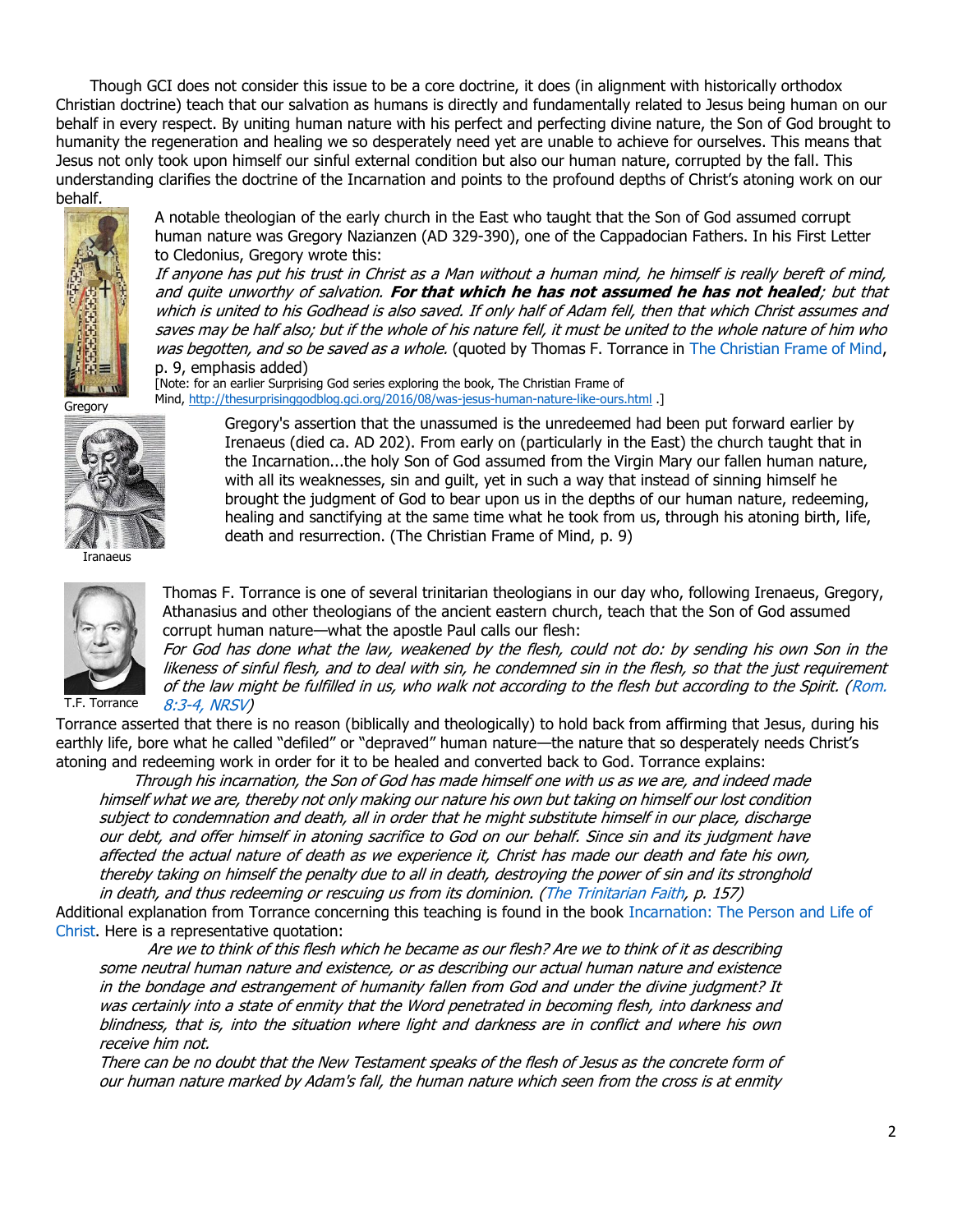with God and needs to be reconciled to God. In becoming flesh the Word penetrated into hostile territory, into our human alienation and estrangement with God....

 Now when we listen to the witness of Holy Scripture… we know we are faced with something we can never fully understand, but it is something that we must seek to understand as far as we can. One thing should be abundantly clear, that if Jesus Christ did not assume our fallen flesh, our fallen humanity, then our fallen humanity is untouched by his work—for "the unassumed is the unredeemed," as Gregory Nazianzen put it. Patristic theology, especially as we see it expounded in the great Athanasius, makes a great deal of the fact that he who knew no sin became sin for us [quoting [2 Cor. 5:21\]](https://biblia.com/bible/niv/2%20Cor.%205.21), exchanging his riches for our poverty [quoting [2 Cor. 8:9\]](https://biblia.com/bible/niv/2%20Cor.%208.9), his perfection for our imperfection, his incorruption for our corruption, his eternal life for our mortality [alluding to [1](https://biblia.com/bible/niv/1%20Cor.%2015.53)  [Cor. 15:53\]](https://biblia.com/bible/niv/1%20Cor.%2015.53). Thus Christ took from Mary a corruptible and mortal body in order that he might take our sin, judge and condemn it in the flesh, and so assume our human nature as we have it in the fallen world that he might heal, sanctify and redeem it. In that teaching the Greek fathers were closely following the New Testament. If the Word of God did not actually come where we are, and join himself to us and range himself with us where we are in sin and under judgement, how could it be said that Christ really took our place, took our cause upon himself in order to redeem us? What could we then have to do with him? We stand before God as flesh of sin under God's judgement, and it is into this concrete form of our sin-laden, corruptible and mortal humanity in which we are damned and lost that Christ came, without ceasing to be the holy Son of God. He entered into complete solidarity with us in our sinful existence in order to save us, without becoming himself a sinner. (Incarnation, pp. 61, 62)

Not all theologians (ancient and contemporary) agree with this understanding that the Son of God assumed corrupt human nature. In fact, most theologians after the 5th century in the West took a different view. Torrance explains why:

 Western divergence from the eastern Church can be traced back to [Roman Catholic Pope] Leo [ca. AD 440] rejecting the eastern teaching that in the Incarnation the Son of God took our depraved human nature upon himself… [Leo] held instead that it was not our fallen Adamic nature but some neutral human nature in Christ that became the instrument for his saving work for mankind. The theological consequences of that position were immense, as we can see in the typical approach of Latin theology to the idea of original sin as in the teaching of St. Augustine, in its formulation of a doctrine of atonement, largely in terms of external juridical relations, and… in the Roman [Catholic] dogmas of "the immaculate conception" and the "assumption of Mary…." Failure to recognize that the human mind, far from being neutral, is actually estranged and twisted, and thus in need of internal healing, opened the door to a pre-Christian Greek rationalism that has affected not only western theology but all western culture. (The Christian Frame of Mind, pp. 9, 10)

Most contemporary objections to the teaching of the eastern church on this topic arise out of presuming that the assumption of our human fallen condition would necessarily cause Jesus to sin, thus making him a sinner like we are. But that logic is based on an unwarranted inference—one that is not necessarily true. We understand from Holy Scripture that Jesus, in the midst of his incarnate life, never ceased having a divine nature. Jesus' human nature never existed apart from his divine nature—at all times he remained one with the Father and the Holy Spirit. That relationship makes all the difference as to why Jesus, the eternal Son of God, never sinned as we do. The author of Hebrews repudiates any false inferences to the contrary by asserting that Jesus was indeed "like us in every respect," being "tempted… as we are," yet "without sin" ([Heb.](https://biblia.com/bible/niv/Heb.%202.17)  [2:17;](https://biblia.com/bible/niv/Heb.%202.17) [4:15\)](https://biblia.com/bible/niv/Heb%204.15). Though the Son of God assumed our fallen human nature, rather than being tarnished by it, it was sanctified by his touch. Torrance put it this way:

 [Christ's assumption] of our flesh of sin was a sinless action, which means that Jesus does not do in the flesh of sin what we do, namely, sin, but it also means that by remaining holy and sinless in our flesh, he condemned sin in the flesh he assumed and judged it by his very sinlessness. (Incarnation, p. 63)

 This understanding is consistent with the biblical teaching that Jesus' life was one of sanctifying himself ([John 17:19,](https://biblia.com/bible/esv/John%2017.19)  [ESV\)](https://biblia.com/bible/esv/John%2017.19). There would have been no need or even possibility of this being the case if Jesus had an unfallen (uncorrupt) human nature. We also note in Scripture that Jesus learned obedience, even though he was the perfect Son of God (Heb. [5:8\)](https://biblia.com/bible/niv/Heb.%205.8). The human nature our Lord assumed was regenerated (remade or reborn) in Jesus by means of all that he went through during his life on earth, culminating in his crucifixion and ascension. Then, what Jesus achieved in his divinehuman person is shared, by the indwelling Holy Spirit, with all who put their trust in Jesus as their Lord and Savior [\(Titus](https://biblia.com/bible/niv/Titus%203.5-6)